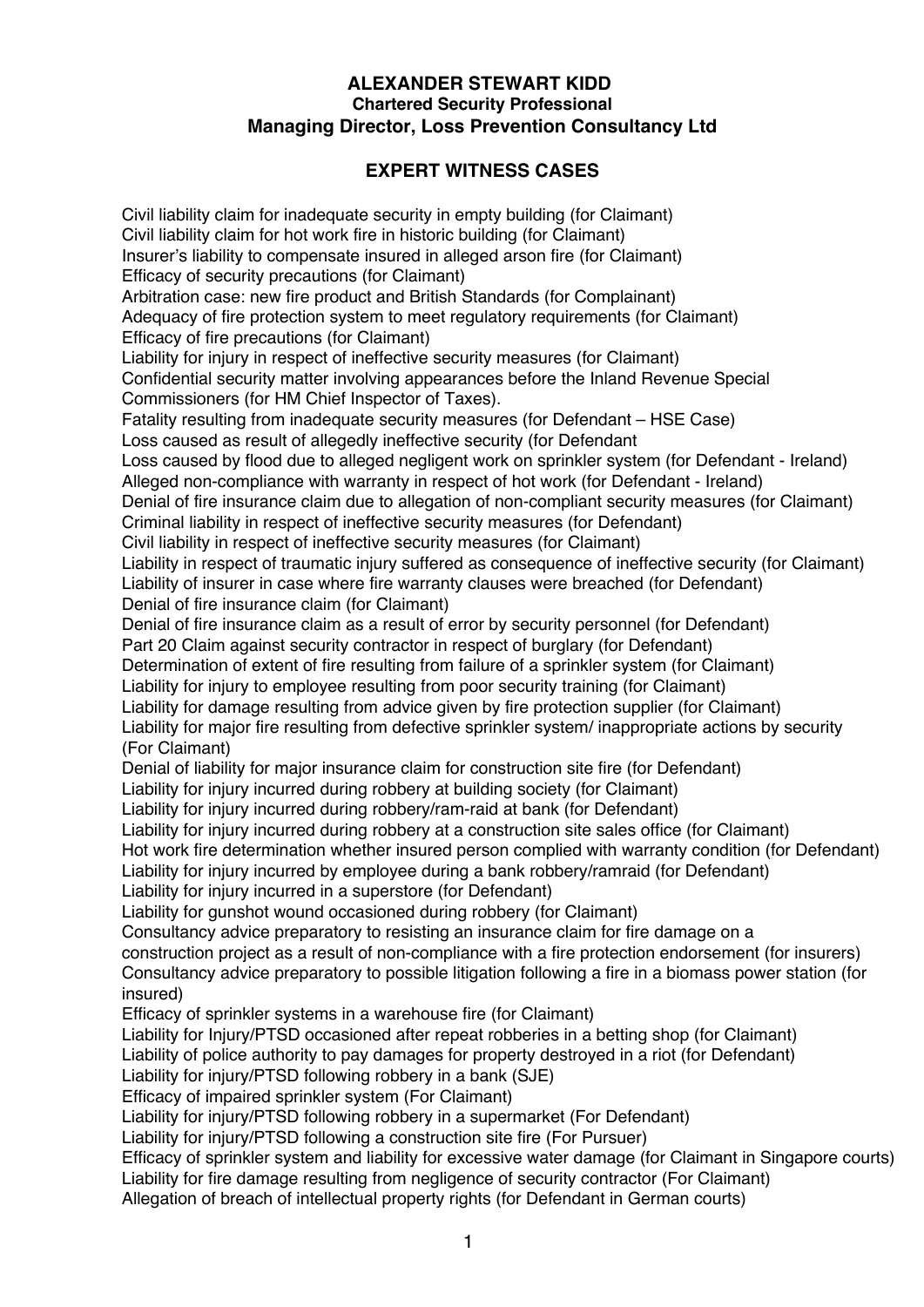Interpretation of fire suppression system specification (for Part 20 Defendant) Informative report and briefing for insurers in resect of major high rise fire Compliance of two watermist systems with British Standards prior to claim Compliance with standards for a watermist system (for Pursuer) Liability for PTSD following a supermarket robbery (For Defendant) Compliance matters relating to power supply requirements for a sprinkler system (Informative report for potential defendant) Liability of warehouse owner for damage to contents following fire resulting from riot alleging poor security procedures (For Claimant) Liability for failure of a fire protection system (for Joint Defendants)

Informative report regarding proposals to restrict the use of certain types of fire extinguisher by amending a British Standard

Informative report respect of non-compliance with buildings regulations (for Part 20 Defendant) Pre-action report in respect of a non-compliance fire suppression system with consequent breach of fire regulations (for potential Claimant)

#### **EXPERIENCE**

 April 2000 – December 2015 **Secretary General/Director, British Automatic Fire Sprinkler Association**

 November 1998 - Present **Director, Loss Prevention Consultancy Ltd**

July 1997 - December 1998 **Group Security and Loss Prevention Controller, Asprey Group plc**

February 1989 - June 1997

**Director, The Fire Protection Association/Head of External Affairs, Loss Prevention Council (**also from April 1996 - June 1997): **Director-General, Arson Prevention Bureau**

September 1987 - January 1989 **County Civil Protection Officer, Cambridgeshire County Council**

September 1982 - August 1987 **Security Advisor, Ministry of Works, Power and Water, State of Bahrain Manager, Risk Control Department, Power and Water Affairs**

1981 - 1982 **Director and General Manager, AFA Minerva (Thorn EMI) Hong Kong Ltd.**

1978 - 1981 **Loss Prevention Engineer, China Light & Power Co Ltd., Hong Kong**

1977 - 1978 **Fire, Safety and Security Advisor, Libyan Institute of Petroleum, Tripoli, Libya**

1975 - 1977 **Assistant Director of Safety and Security, King Faisal Medical City, Saudi Arabia**

1974 - 1975 **District Security Officer, Ealing Health District**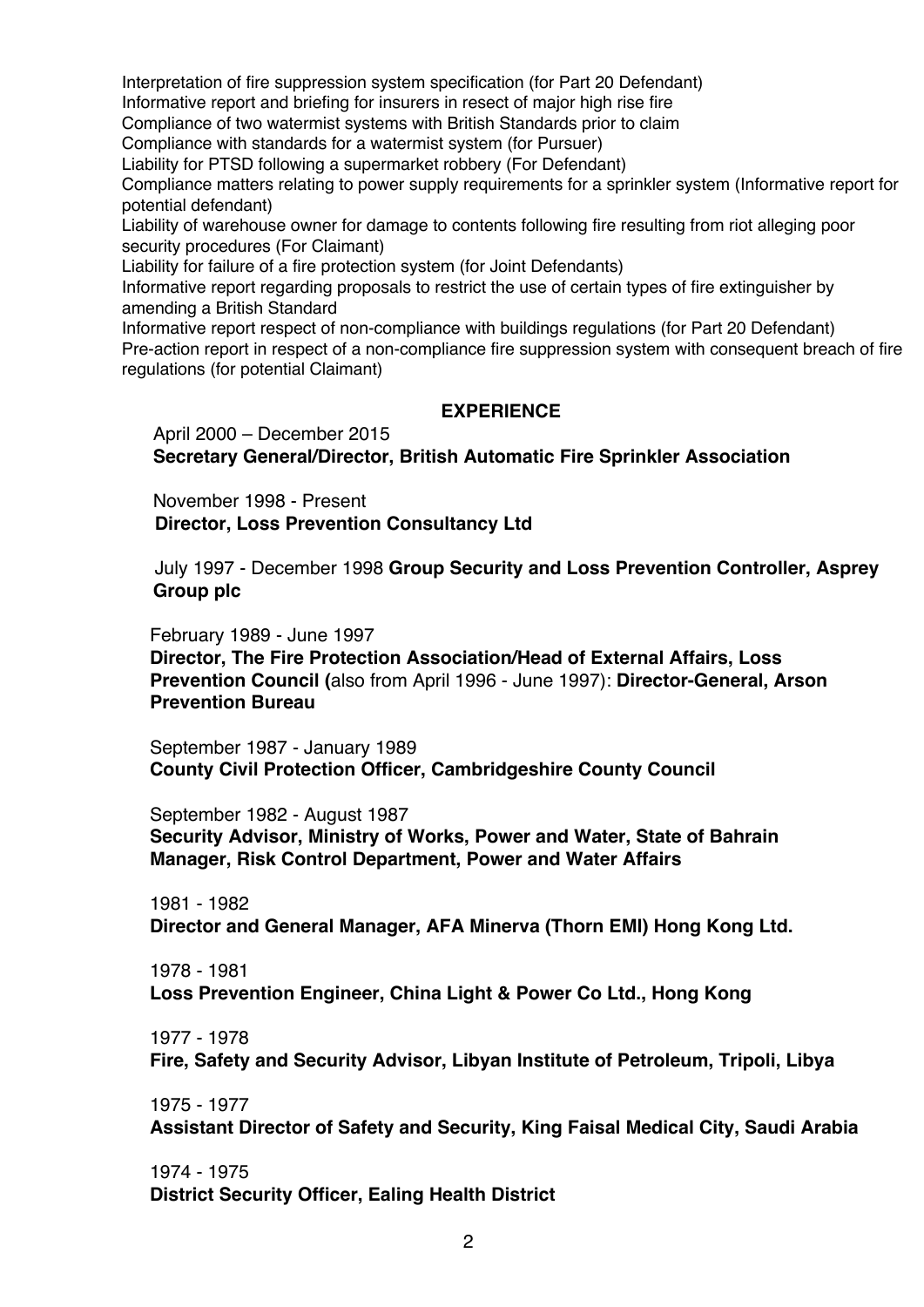### 1971 – 1975 **Commissioned Service: Infantry (V); Corps of Royal Military Police (V)**

1966 -1969

Service with **Hong Kong Police Force** as an Inspector also 1979 -1982 service as an Inspector with Royal HK Auxiliary Police Force

## **EDUCATIONAL & PROFESSIONAL**

| 1956 - 1961 | Blairmore School, Common Entrance                          |
|-------------|------------------------------------------------------------|
| 1961 - 1965 | <b>St Bees School</b>                                      |
| 1965 - 1966 | Aberdeen College of Commerce                               |
| 1969 - 1973 | University of Aberdeen, MA (Combined Studies)              |
| 1977        | Institute of Industrial Security, Member (By examination)  |
| 1977        | Institute of Fire Prevention Officers, Member              |
| 1979        | Institution of Fire Engineers, Member (By examination)     |
| 1979        | Institute of Fire Prevention Officers, Fellow              |
| 1980        | Institute of Industrial Security, Fellow (By dissertation) |
| 1984 - 2014 | Certified Protection Professional (US) (By examination)    |
| 2014        | Certified Protection Professional (Retired)                |
| 1986        | Institute of Risk Management, Fellow                       |
| 1994 - 1996 | University of Leicester, MSc (Security & Risk Management)  |
| 1995        | Institution of Fire Engineers, Fellow                      |
| 1999        | Institute of Fire Safety Managers, Fellow                  |
| 2000        | The Security Institute, Fellow                             |
| 2003        | Fellow, Society of Antiquaries, Scotland                   |
| 2006        | Life Vice President, Institute of Fire Safety Managers     |
| 2011        | Life Vice President, Security Institute                    |
| 2011        | <b>Chartered Security Professional</b>                     |
|             |                                                            |

## **OTHER RELEVANT INFORMATION**

Chairman, HK Branch, International Professional Security Association 1979-81 Lecturer, Security Studies, HK Polytechnic 1979-82 Licensed by HK Fire Services Department as Class I, II and III Fire Service Contractor Prepared several HK Fire Services Department Fire Service Circulars Member, NFPA Committee on Non-Nuclear Power Generation (NFPA 850/1) 1980 - 88 Vice Chairman, Middle East Chapter, American Society for Industrial Security 1985-87 President, Industrial Fire Protection Association 1989 - 97 Freeman, City of London 1991 Vice Chairman, Confederation of Fire Protection Associations - Europe 1992 - 97 Chairman CFPA Europe Hotel Fire Safety Working Party 1992-4 Special Expert Member, NFPA Committee on Cultural Resources (NFPA 914/920) 1991- Vice Chairman, Federation of British Fire Organisations – 1992-97 Special Expert Member, NFPA Committee on Security (NFPA 730, 731) 2002 - Governor, Institute of Risk Management, 1993 - 99 Expert Witness, Bailey Enquiry into Fire Safety in the Royal Palaces (1993) Security Adviser, Pool Reinsurance Ltd 1990-94 Insurance Industry Rep., Inspectorate of the Security Industry, 1993-97 Member, Contact Group, Government Deregulation Initiative 1993-4 Vice Chairman, Security Industry Lead Body (1993 - 95)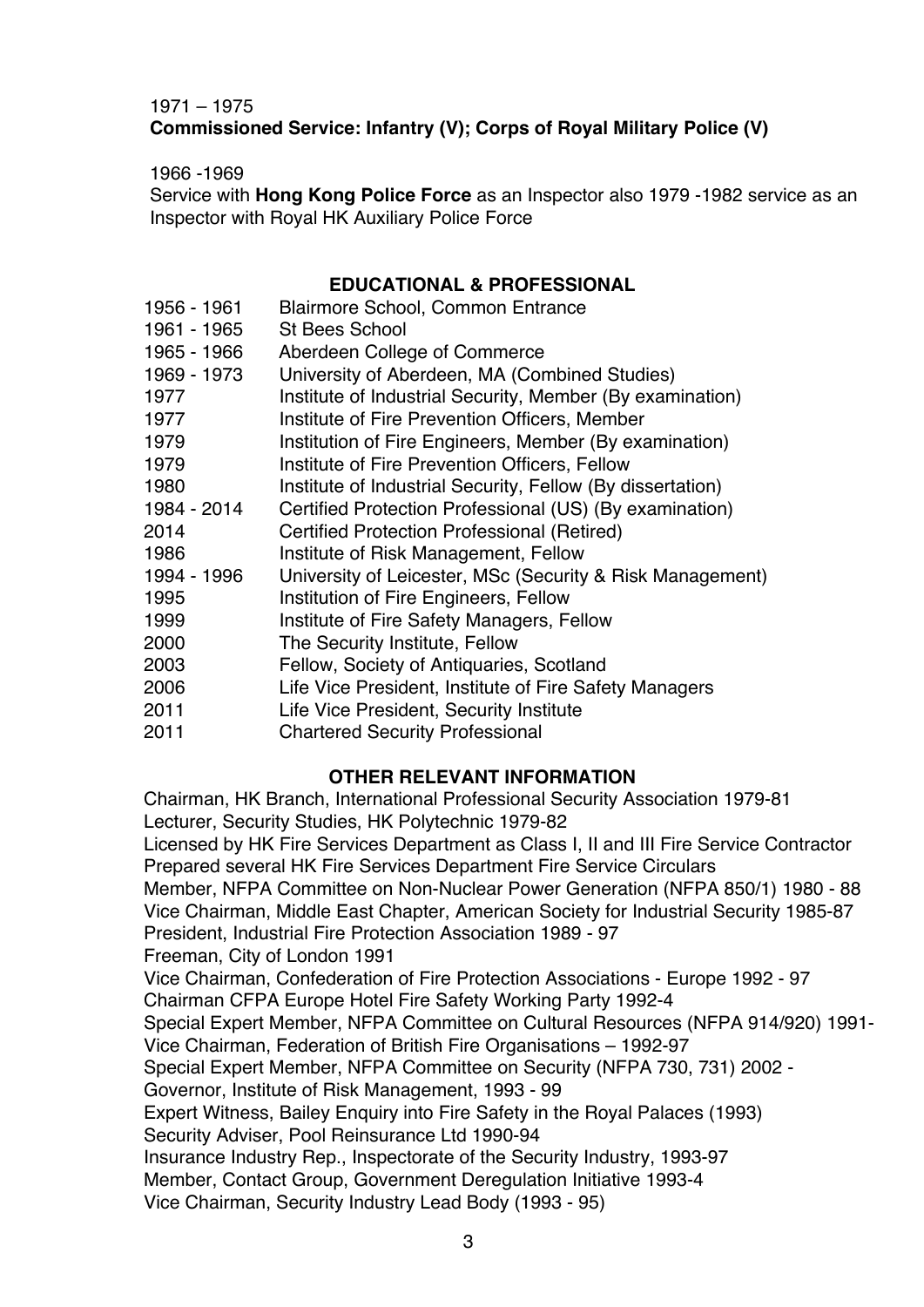President, Institute of Fire Safety Management, 1997 - 2005; Life Vice President 2006 Member, Advisory Board, Cranfield Security Centre, RMCS Cranfield University, 1998 - 2001

Registrar/Secretary and then Vice Chairman. The Security Institute, 1999 – 2007 Director, The Security Institute, 2000 - 2007

Member, Home Office/ODPM Fire Safety Advisory Board/Cost of Fire Working Group 2000 - 2004

Member, Fire Safety Advisory Board/Fire Statistics Sub Committee, 2000-2007 UK Nominee to European Science Foundation COST C17 Project and chair of WG2 2003-6

Board Member, Security and Risk Studies Institute, Rome, 2001-2005 Director, Fire Industry Confederation, 2000-2007

Member, ODPM Review Group on Fire Safety Order 2003 - 4 UK Delegate and Chairman of WG2 to EC COST C17 Programme - Protection of Heritage 2002 - 2007

Lead Trainer in Fire Safety and Business Continuity Management for British Institute of Facilities Management/Quadrilect Conferences & Training 1998 – 2018 Secretary General and Director, British Automatic Fire Sprinkler Association 2000 - 2016 Convener, Sprinkler Coordination Group 2008 - 2015 Council member, Federation of British Fire Organisations 2005 - 2012

Council member, Fire Industry Coordination Group 2008 – 2010

Council member, Fire Safety Federation 2012 - 2015

Council Member and Director, Business Sprinkler Alliance 2010 – 2015

Vice Chairman, Fire Services National Museum Trust 2015 – 2022 Chair, BAFSA Watermist WG 2018 -

# **BSi COMMITTEES/LOSS PREVENTION COUNCIL/ABI WORKING PARTIES**

Fires on Construction Sites (Secretary) Gas Turbine Fire Protection (Chairman) Empty Premises (Chairman) Protection of Heritage Buildings (Chairman) Electrical Safety (Chairman) London Groundwater Fire Safety in the Food Industry (Chairman) Halon Replacements Terrorism and Security Keyholding and Alarm Response Water Supplies and Sprinkler Systems Adviser on security and business continuity to Pool Re Ltd for terrorism cover **BSi Committee Memberships** Fire (F) Fire protection systems (FSH/18) Security services (GW/3) Sprinkler systems (FSH/18/2) Watermist systems FSH/18/5) Review of PD7974-4 (Application of fire safety engineering principles to the design of buildings: fire protection systems) Review of BS 5306 Part 0 Review of BS 9251 Review of BS 9991 Also contributed text to BS 7913: Conservation of Historic Buildings, BS 5454: Archives